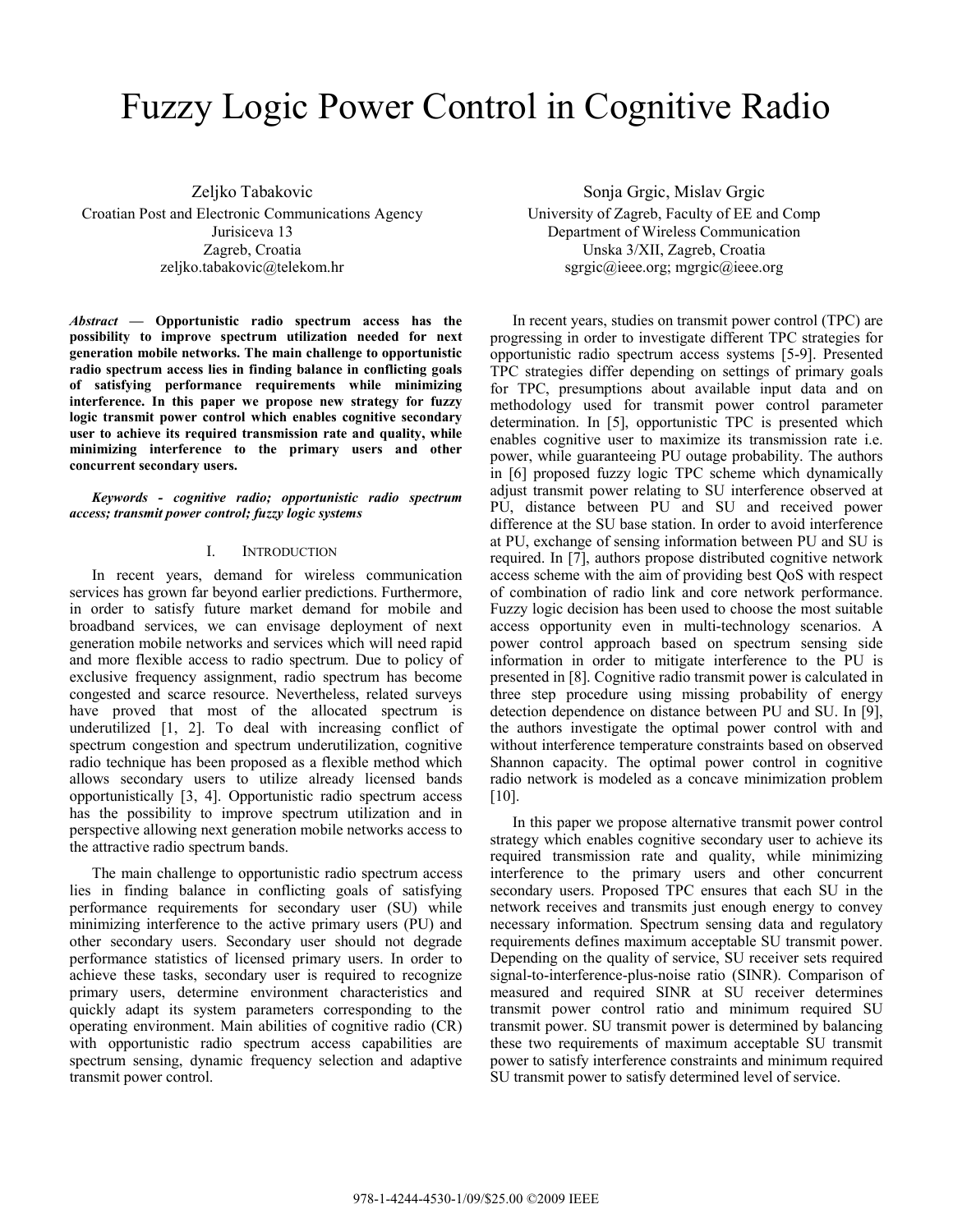Proposed TPC strategy is implemented using fuzzy logic system (FLS) [11, 12]. Fuzzy logic systems have been successfully applied in fields such as automatic control, data classification, decision analysis, expert systems and computer vision. Advantage of FLS is that it merge objective analytic and experience based subjective knowledge. FLS formalize control algorithms which can tolerate imprecision and uncertainty of input data like spectrum sensing data and SINR measurements in this case. Additionally, proposed TPC strategy can be implemented with low cost and easy to implement fuzzy logic controllers.

The advantage of proposed TPC strategy is in minimizing mutual interference and reduction of frequency reuse distance for PU and other SU. This leads to radio spectrum utilization improvement and increasing overall networks capacity with available radio spectrum. Additionally, reduction of SU transmitter power results in minimizing battery consumption of mobile terminals for next generation mobile networks and services.

The outline of the paper is as follows. Section 2 describes system model of primary licensed system and co-existence with opportunistic spectrum access secondary system in the same geographic area. In section 3 outline of the proposed TPC strategy is presented. The design of cognitive radio fuzzy logic TPC is elaborated in section 4. Simulation results and performance evaluation of proposed TPC strategy are presented in section 5. Conclusions are given in Section 6.

### II. SYSTEM MODEL

In this paper we consider scenario in which a primary system is licensed service with a coherence time  $T_c$  and activity probability  $\alpha$  following block static model. Primary transmitter is operating with average transmit power  $P_{PU}$   $_{Tx}$ . Cognitive secondary system co-exists in the same area with primary system using opportunistic radio spectrum access and should not increase level of interference observed by primary system. We assume that primary system is not aware of the presence of cognitive secondary system and that there is no active communication or cooperative behavior between PU and SU.

Channel model for a pair of primary users and cognitive secondary users is shown in Fig. 1. We assume that the quasistatic Rayleigh fading is present, and the channel coefficients between communication users are considered to be independent Rayleigh distributed variables. The receive signal model can be presented as:

$$
Y_{PU}(t) = h_{11}(t) \cdot X_{PU}(t) + h_{21}(t) \cdot X_{SU}(t) + Z_{PU}(t) \tag{1}
$$

$$
Y_{SU}(t) = h_{22}(t) \cdot X_{SU}(t) + h_{12}(t) \cdot X_{PU}(t) + Z_{SU}(t) \tag{2}
$$

where *Y<sub>PU</sub>* and *Y<sub>SU</sub>* denotes PU and SU received signal, *X<sub>PU</sub>* and  $X_{\text{SU}}$  denotes PU and SU transmitted signal, *t* is time,  $h_{11}$  and  $h_{22}$ are random variables representing fading channel coefficients between primary and secondary transmitter and receiver,  $h_{12}$  and  $h_{21}$  are random variables representing interference fading channel coefficients.  $Z_{PU}(t)$  and  $Z_{SU}(t)$  are additive white Gaussian noise at PU and SU with variances  $\sigma_{PU}^2$  and  $\sigma_{SU}^2$ . Observed SINR at the primary receiver  $SINR_{PU}$  *A* can be represented as:

$$
SINR_{PU_{-}A} = \frac{|h_{1}|_{A}^{2} \cdot P_{PU_{-}A}}{\sum_{i=1}^{N} |h_{21}|_{i}^{2} \cdot P_{SU_{-}i} + \sum_{\substack{j=1 \ j \neq A}}^{K} |h_{11}|_{j}^{2} \cdot P_{PU_{-}j} + \sigma_{PU_{-}A}^{2}}
$$
(3)

and SINR at the cognitive secondary receiver  $SINR_{SU}$  *B* is calculated as:

$$
SINR_{SU_{-}B} = \frac{|h_{22}|_{B}^{2} \cdot P_{SU_{-}B}}{\sum_{\substack{i=1 \ i \neq B}}^{N} |h_{22}|_{i}^{2} \cdot P_{SU_{-}i} + \sum_{j=1}^{K} |h_{12}|_{j}^{2} \cdot P_{PU_{-}j} + \sigma_{SU_{-}B}^{2}}
$$
(4)

where *K* and *N* represent number of co-channel primary and cognitive secondary users,  $|h_{ij}|^2$  is power gain of fading channel coefficients,  $P_{PU\_A}$ ,  $P_{PU\_j}$  are transmitted powers of co-channel primary users, and  $P_{SU_B}, P_{SU_i}$  are transmitted powers of co-channel cognitive secondary users. SINR at the cognitive secondary receiver is used for determination of minimum required transmit power of SU in order to minimize interference potential of cognitive secondary user.



Figure 1. Channel model for scenario of co-existing pair of PU and SU

## III. POWER CONTROL STRATEGY

In order to fully exploit potential of opportunistic spectrum access, interference control is a crucial issue. It is essential to keep the transmission power of the cognitive SU at a minimum level while ensuring adequate signal quality at the receiving end. Proposed power control strategy is based on balancing SU transmit power level between minimum required and maximum acceptable. Minimum required transmit power is obtained by adjusting it to satisfy targeted SINR at the SU receiver. Maximum acceptable transmit power is established considering permissible interference at the primary user's receiver. It is determined by spectrum sensing data and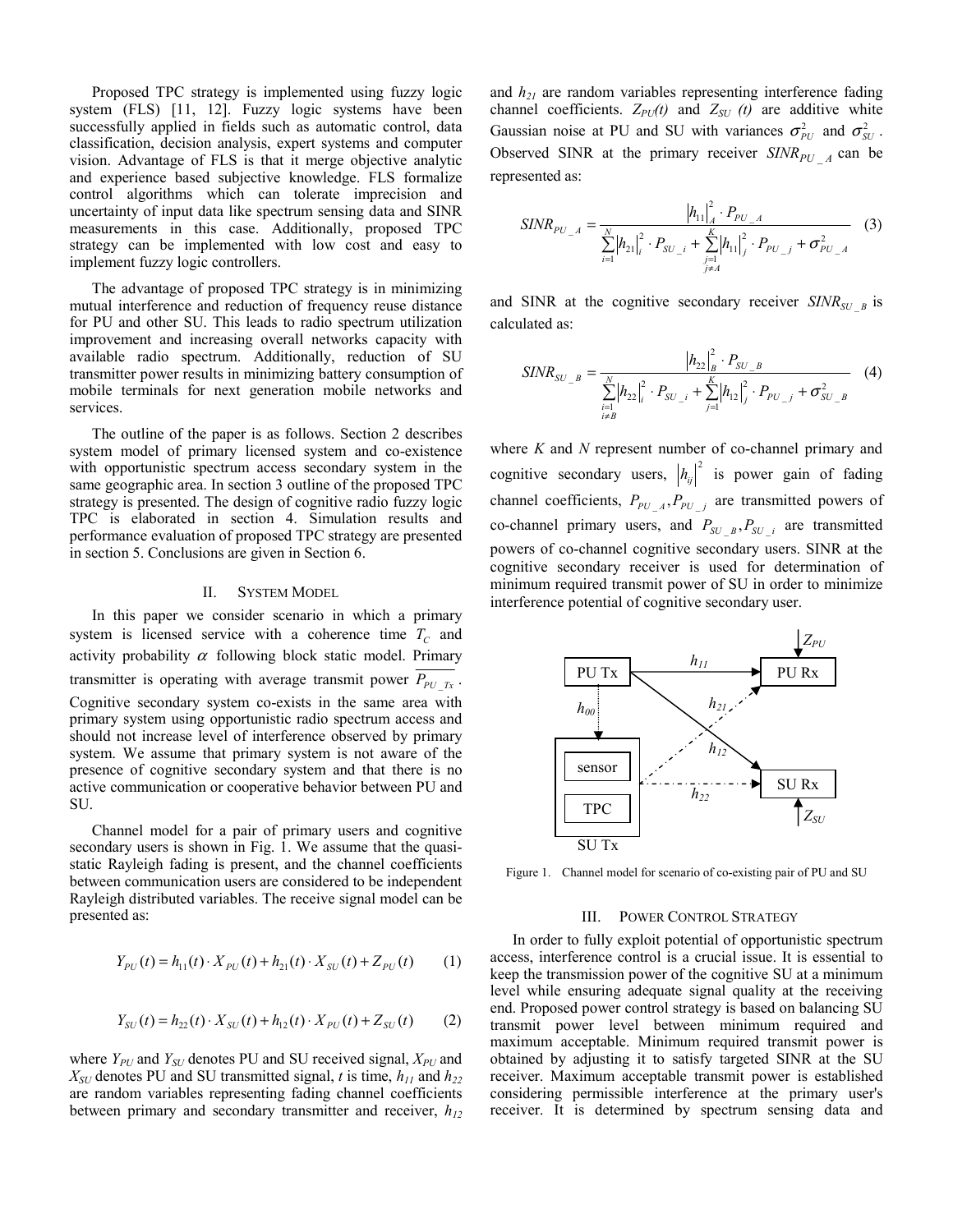predefined regulatory constraints. As a result, proposed TPC strategy tries to maintain required SINR at the cognitive SU receiver, while not causing excessive interference to the licensed primary users.

Initial power of cognitive SU transmitter is calculated using path loss estimation determined by measurement of common pilot channel in open-loop power control cycle. Common pilot channel is broadcast signal with known transmitted power. Initial power is calculated as:

$$
P_{Tx\_SU\_i} = P_{Tx\_CPC} - P_{Rx\_CPC} - L_{add} + SINR_{Reg} + N_{SU} + \sum_{i} I_i \tag{5}
$$

where  $P_{Tx\_SU_i}$  is initial SU transmit power,  $P_{Tx\_CPC}$  is predetermined transmitted power of common pilot channel,  $P_{Rx \text{ } CPC}$  is measured power of common pilot channel at SU receiver, *L<sub>add</sub>* are additional gain, loss and tolerances, *SINR*<sub> $_{Req}$ </sub> is required SINR, and  $N_{SU} + \sum_{i} I_i$  is measured noise plus interference at SU. Initial power of cognitive SU transmitter is used for initial communication between SU transmitter and receiver of next generation mobile network. It is starting point for process of adaptive adjusting of transmitter power which is done by iterative self adapting power control strategy described bellow.

Instant transmit power of the secondary user  $P_{Tx, SI}$  is determined by balancing maximum acceptable transmit power  $P_{Tx}$  *su MAX* and minimum required transmit power  $P_{Tx}$  *SU Req* as follows:

$$
P_{Tx\_SU} = \begin{cases} P_{Tx\_SU\_Reg} & \text{if } P_{Tx\_SU\_MAX} \ge P_{Tx\_SU\_Reg} \\ 0 & \text{if } P_{Tx\_SU\_MAX} < P_{Tx\_SU\_Reg} \end{cases} . \tag{6}
$$

Maximum acceptable transmit power  $P_{Tx-yU \, MAX}$  represent maximum allowed power of the cognitive SU in order to satisfy interference constraints determined by spectrum sensing of the primary user at the secondary user location  $P_{Tx\_SU\_sens}$ and requirements imposed by regulatory regime  $P_{Tx-yU}$   $_{rr}$ . Maximum acceptable transmit power is determined as:

$$
P_{Tx\_SU\_MAX} = \min\{P_{Tx\_SU\_sens}, P_{Tx\_SU\_rr}\}.
$$
 (7)

Determination of transmit power interference constraint  $P_{Tx}$  *SU* sens used for calculation of maximum acceptable transmit power is illustrated in Fig. 2. Based on the sensing power  $P_{Rx}$   $_{sens}$  measured at the secondary user transmitter we can determine transmit power interference constraint  $P_{Tx}$   $_{SU}$   $_{sens}$  according to the following three cases:

CASE 1: Sensing power is bellow PU threshold level  $(P_{Rx \text{ sens}} < P_{PU \text{th}})$ .

When licensed primary user is undetectable, cognitive secondary user transmitter can transmit with its peak power. If SU sensing controller is determining primary link with low power level, cognitive SU has to reduce its maximum transmit power in order to avoid harmful interference to the PU receiver at unknown location. Transmit power interference constraint is proportional to the additional path loss beyond threshold level as illustrated in Fig. 2.



Figure 2. Determination of transmit power interference constraint

CASE 2: Sensing power is above PU threshold level in the PU working area ( $P_{PU_{\perp}th} \leq P_{Rx_{\perp}sens} < P_{PU_{\perp}th} + SINR_{PU_{\perp}Req} + M)$ where  $SINR_{PU}$  <sub> $Req$ </sub> is required SINR for PU and *M* is additional fading and multiple interference margin.

In this case transmitter of the cognitive secondary user is situated near the edge of the PU coverage zone, therefore all transmissions should be avoided in order no to cause additional interference to the primary user receiver in the same area. Preferably, secondary user should delay transmissions for later of transfer its transmissions to different channel using channel mitigation techniques for opportunistic radio spectrum access.

CASE 3: Sensing power is well above PU threshold level  $(P_{PU_{th}} + SINR_{PU_{Reg} + M \leq P_{Rx_{s}}})$ .

Since SU sensing controller is determining primary link with relatively high power, cognitive SU is situated near to the PU transmitter. In this case cognitive SU can transmit with lower power level without causing measurable disturbing interference to the PU receiver. This case is appropriate for short range communications between SU transmitter and receiver distant from PU receiver. Transmit power interference constraint of cognitive SU should be adjusted in such way that required SINR for the PU receiver is guaranteed.

Minimum required transmit power  $P_{Tx-yU}$   $_{Req}$  determines cognitive SU transmit power just enough to satisfy required SINR at SU receiver. Comparison of measured SINR at SU receiver with required SINR determines SU transmit power control ratio for transmit power adjustment. The new minimum required transmit power is obtained by multiplying present minimum required transmit power with transmit power control ratio  $R_{TPC}$  obtained from the output of the fuzzy logic system as follows: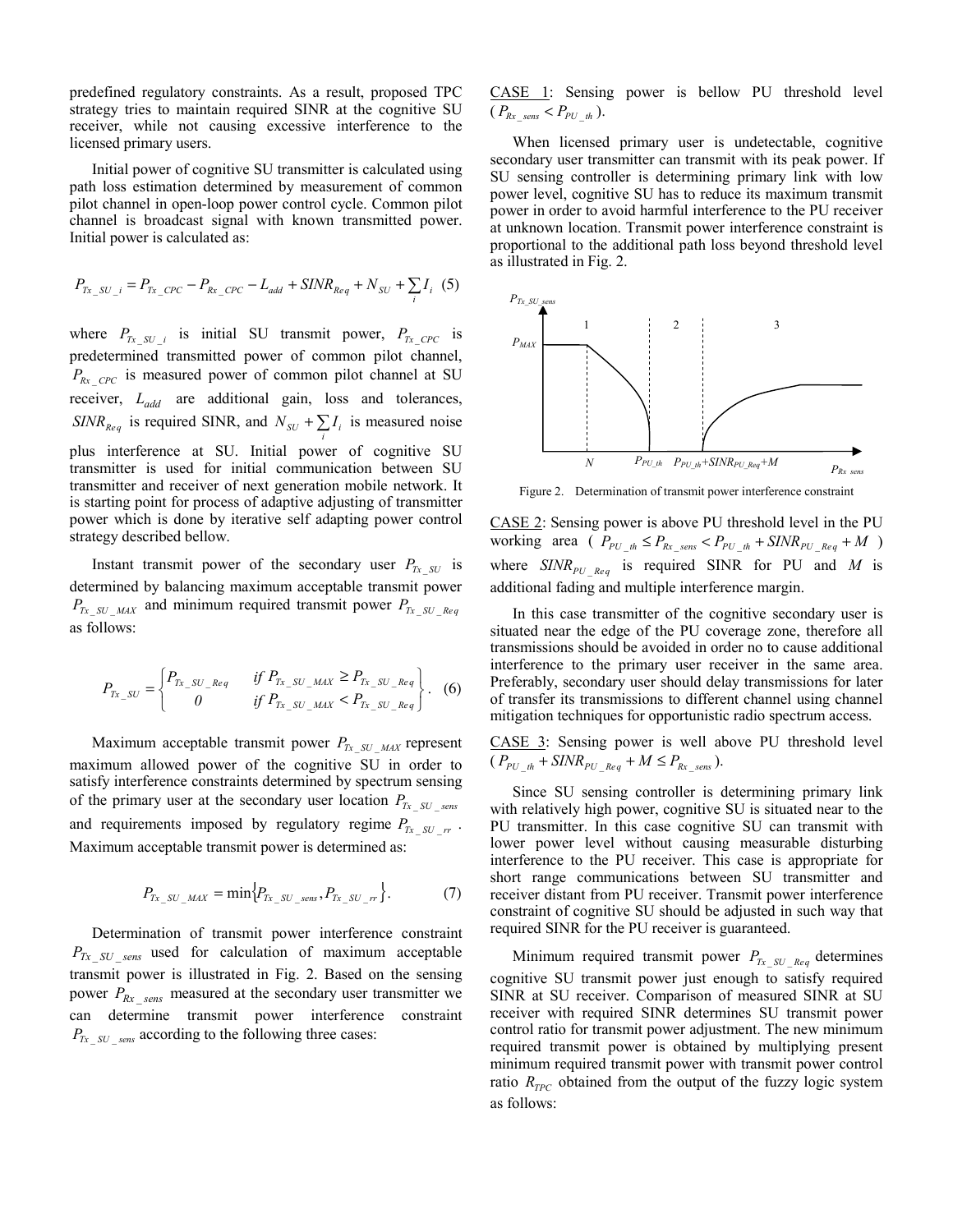$$
P_{Tx\_SU\_Reg}(t+1) = P_{Tx\_SU\_Reg}(t) \cdot R_{TPC}. \tag{8}
$$

Possible implementation of proposed adaptive transmit power control strategy using fuzzy logic is described in next section.

## IV. FUZZY LOGIC TPC DESIGN

Fuzzy logic transmit power controller for opportunistic radio spectrum access contains fuzzy logic processor, performance evaluator and regulatory database as shown in Fig. 3. Regulatory database contains regulatory rules defining maximum permissible radiated power or power spectral density of cognitive SU transmitter in geographic area of interest. Spectrum sensing data collected at cognitive SU determines level of spectrum activity and potential influence of cognitive SU to the primary network. These two elements define maximum acceptable transmit power of cognitive SU as described in section 3. Performance evaluator compares measured SINR at SU receiver with required SINR. Based on SINR difference fuzzy logic processor determines transmit power adjustment for estimating minimum required transmit power of cognitive SU.



Figure 3. Architecture of fuzzy logic transmit power controller

Fuzzy logic processor is in general non-linear mapping parallel processor of input data vector into output data scalar or vector. Fuzzy logic processor contains four main components: fuzzifier, inference system engine, knowledge repository and deffuzzifier as shown in Fig. 3. Input variables are crisp values which are transformed in appropriate fuzzy sets degree of membership via membership function. Implication method is performed by the set of rules which have general form: if *X* is  $X_I$  and *Y* is  $Y_I$  THEN *Z* is  $Z_I$ . Knowledge repository contains inference rules used for connecting input and output space of linguistic variables and fuzzy sets of input and output variables. Aggregation and deffuzification of results is done by the weighted average of all rule outputs obtained by inference system. A detailed overview of the fuzzy logic systems is out of the scope of this paper and can be find in the literature [11, 12].

Fuzzy logic transmit power controller supply three input variables to fuzzy logic processor: SINR difference (*SINR<sub>Diff</sub>*) from performance evaluator, maximum permissible radiated power  $P_{Tx\ SU\ rr}$  from regulatory database and spectrum sensing data *PRx\_sens* from SU Tx sensor. Output variables are:  $maximum$  acceptable transmit power  $P_{Tx\_SU\_MAX}$  and transmit power control ratio  $R_{TPC}$ . For membership function for input and output variables a trapezoidal function  $g(x; x_0, x_1, a_0, a_1)$  is chosen given by:

$$
g(x) = \begin{cases} x - x_0 / a_0 + 1 & \text{for } x_0 - a_0 < x \leq x_0 \\ 1 & \text{for } x_0 < x \leq x_1 \\ x_1 - x / a_1 + 1 & \text{for } x_1 < x \leq x_1 + a_1 \end{cases} \tag{9}
$$

where  $x_0$  ( $x_1$ ) is left (right) edge of the trapezoidal function and  $a_0$  ( $a_1$ ) is left (right) width of the trapezoidal function.

## V. PERFORMANCE EVALUATION

In this section we give some numerical results of proposed fuzzy logic transmit power control strategy. We have randomly generated 30 SU transmitter and receiver pairs and simulated 3000 samples of Rayleigh faded received signal for each pair. To evaluate transmit power control strategy maximum power of PU transmitter is set to 40 dBm and maximum power of SU transmitter is set to 33 dBm. PU is implemented without transmit power control function. Transmit power control ratio  $R_{TPC}$  is obtained as crisp dB value from difference of observed and required SINR at SU receiver. Fig. 4 shows Sugeno type fuzzy inference diagram for determining transmit power control ratio.



Figure 4. Fuzzy inference diagram of  $R_{TPC}$ 

The maximum acceptable transmit power of secondary user is determined using regulatory constraint set to 30 dBm and simulated PU spectrum sensing data. Spectrum sensing data of primary user transmitter is simulated with 3000 randomly distributed Rayleigh faded signal samples for three characteristic cases of spectrum sensing data as described in section 3. Fig. 5 shows results of adaptive regulation of SU transmit power using proposed cognitive radio fuzzy logic controller. First diagram shows calculated SINR difference at SU receiver which is input parameter for determination of